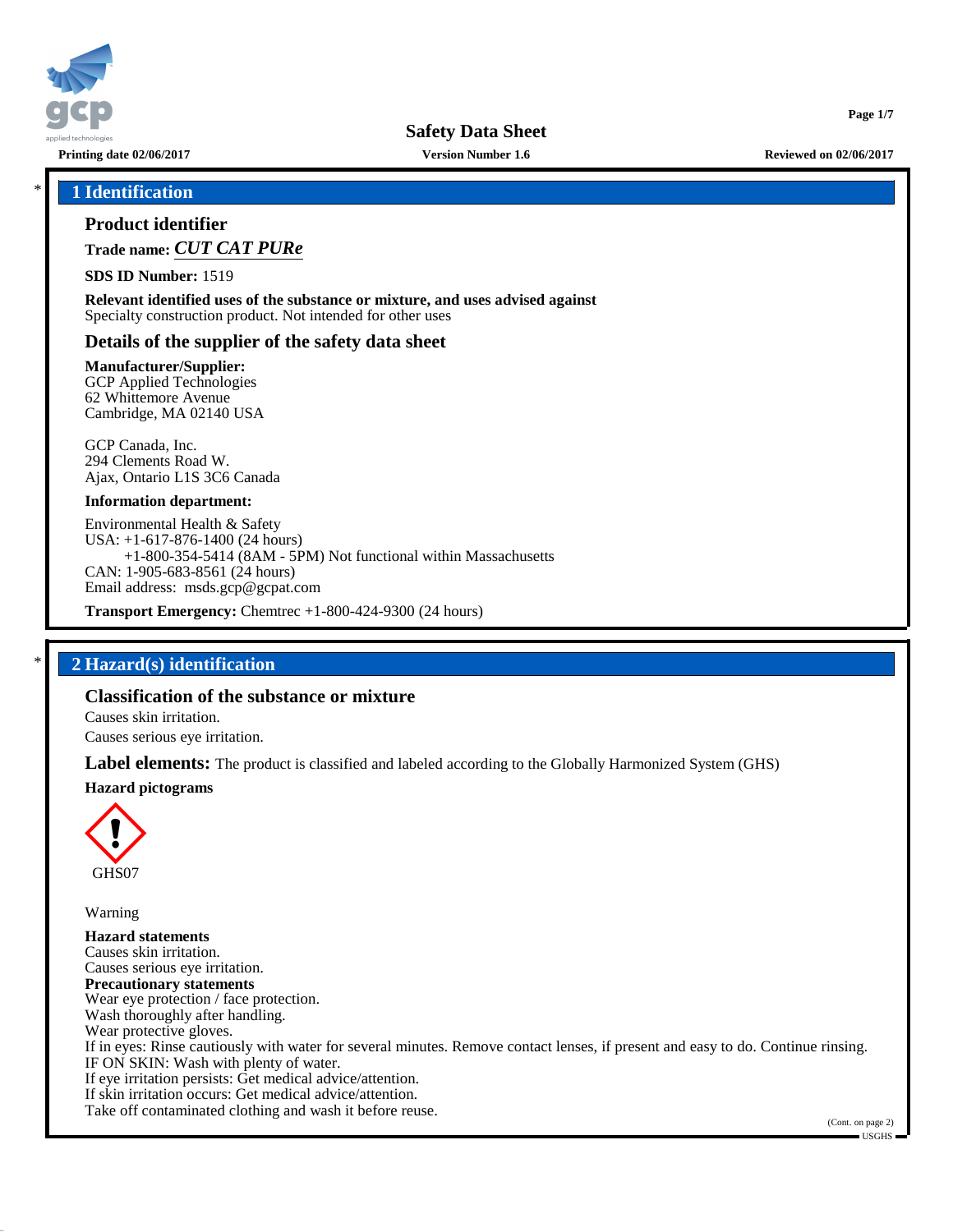## **Trade name:** *CUT CAT PURe*

**NFPA ratings (scale 0 - 4)**

2 2  $\overline{\mathbf{0}}$  $Health = 2$  $Fire = 2$ Reactivity  $= 0$ 

#### **HMIS-ratings (scale 0 - 4)**

 HEALTH FIRE **REACTIVITY** 0 2 2

 $Health = 2$ Flammability  $= 2$ Reactivity  $= 0$ 

## **Other hazards**

### **Results of PBT and vPvB assessment**

**PBT:** Not applicable. **vPvB:** Not applicable.

## \* **3 Composition/information on ingredients**

## **Chemical characterization: Mixture**

**Description:** Mixture of the hazardous substance(s) listed below with additional nonhazardous ingredients.

**Hazardous components:**

 $6425-39-4$  |  $2,2$ -Dimorpholinyldiethyl ether 10-20%

**Additional information:** Non-hazardous ingredients may be listed in Section 15; Right-To-Know disclosure.

## \* **4 First-aid measures**

#### **Description of first aid measures**

**General information:** Get medical advice/attention if you feel unwell.

### **After inhalation:**

Supply fresh air. If required, provide artificial respiration. Keep patient warm. Consult doctor if symptoms persist.

IF INHALED: Remove person to fresh air and keep comfortable for breathing.

#### **After skin contact:**

Seek medical treatment. Immediately wash contaminated skin with soap or mild detergent and water. If this chemical soaks clothing, immediately remove clothing and wash skin.

#### **After eye contact:**

Rinse cautiously with water for several minutes.

Seek immediate medical advice.

#### **After swallowing:**

Rinse mouth.

Do NOT induce vomiting.

Never give anything by mouth to an unconscious person.

#### **Information for doctor:**

**Most important symptoms and effects, both acute and delayed** Irritating to eyes.

**Indication of any immediate medical attention and special treatment needed** No further relevant information available.

USGHS

(Cont. from page 1)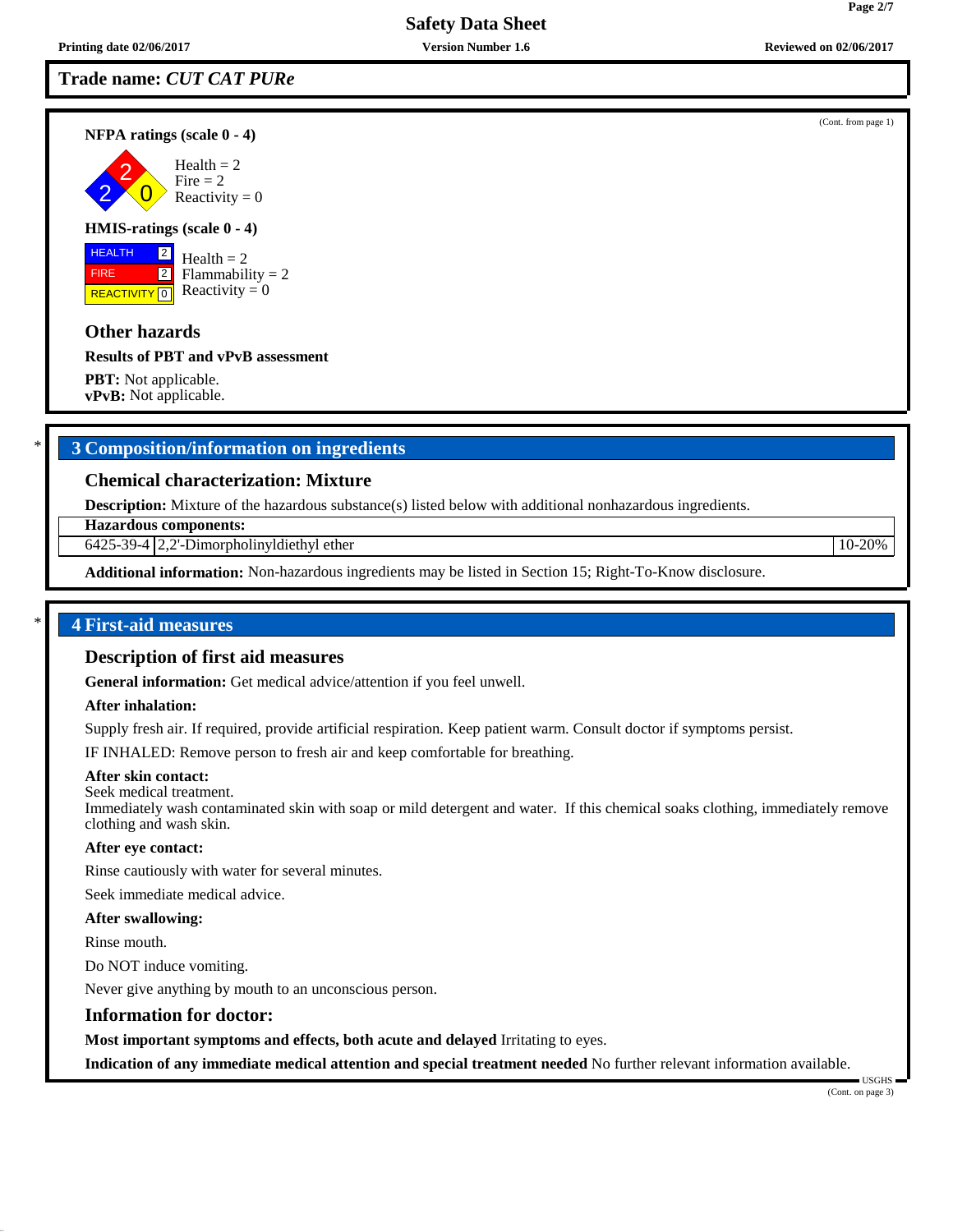**Trade name:** *CUT CAT PURe*

(Cont. from page 2)

**Page 3/7**

## **5 Fire-fighting measures**

**Special hazards arising from the substance or mixture** No further relevant information available.

**Additional information** Collect contaminated fire fighting water separately. It must not enter the sewage system.

## \* **6 Accidental release measures**

### **Personal precautions, protective equipment and emergency procedures**

Wear protective equipment. Keep unprotected persons away.

### **Methods and material for containment and cleaning up:**

Contain and/or absorb spill with inert material (i.e. sand, vermiculite) then place in a suitable container.

Dispose contaminated material as waste according to section 13 of the SDS.

#### **Reference to other sections**

See Section 7 for information on safe handling.

See Section 8 for information on personal protection equipment.

See Section 13 for disposal information.

## \* **7 Handling and storage**

### **Handling:**

#### **Precautions for safe handling**

Open and handle receptacle with care. Avoid contact with eyes, skin and clothing. Do not take internally. Practice good personal hygiene to avoid ingestion. Use only with adequate ventilation. Wash clothing before reuse. FOR PROFESSIONAL USE ONLY. KEEP OUT OF CHILDREN'S REACH.

Avoid contact with skin.

Avoid contact with eyes.

**Information about protection against explosions and fires:** No special measures required.

#### **Conditions for safe storage, including any incompatibilities**

**Storage:**

**Information about storage in one common storage facility:** No special measures required.

**Further information about storage conditions:** Keep receptacle tightly sealed.

**Specific end use(s)** No further relevant information available.

## \* **8 Exposure controls/personal protection**

**Additional information about design of technical systems:** No further data; see item 7.

## **Control parameters**

**Components with limit values that require monitoring at the workplace:**

The product does not contain any relevant quantities of materials with critical values that have to be monitored at the workplace.

**Additional information:** The lists that were valid during the creation were used as basis.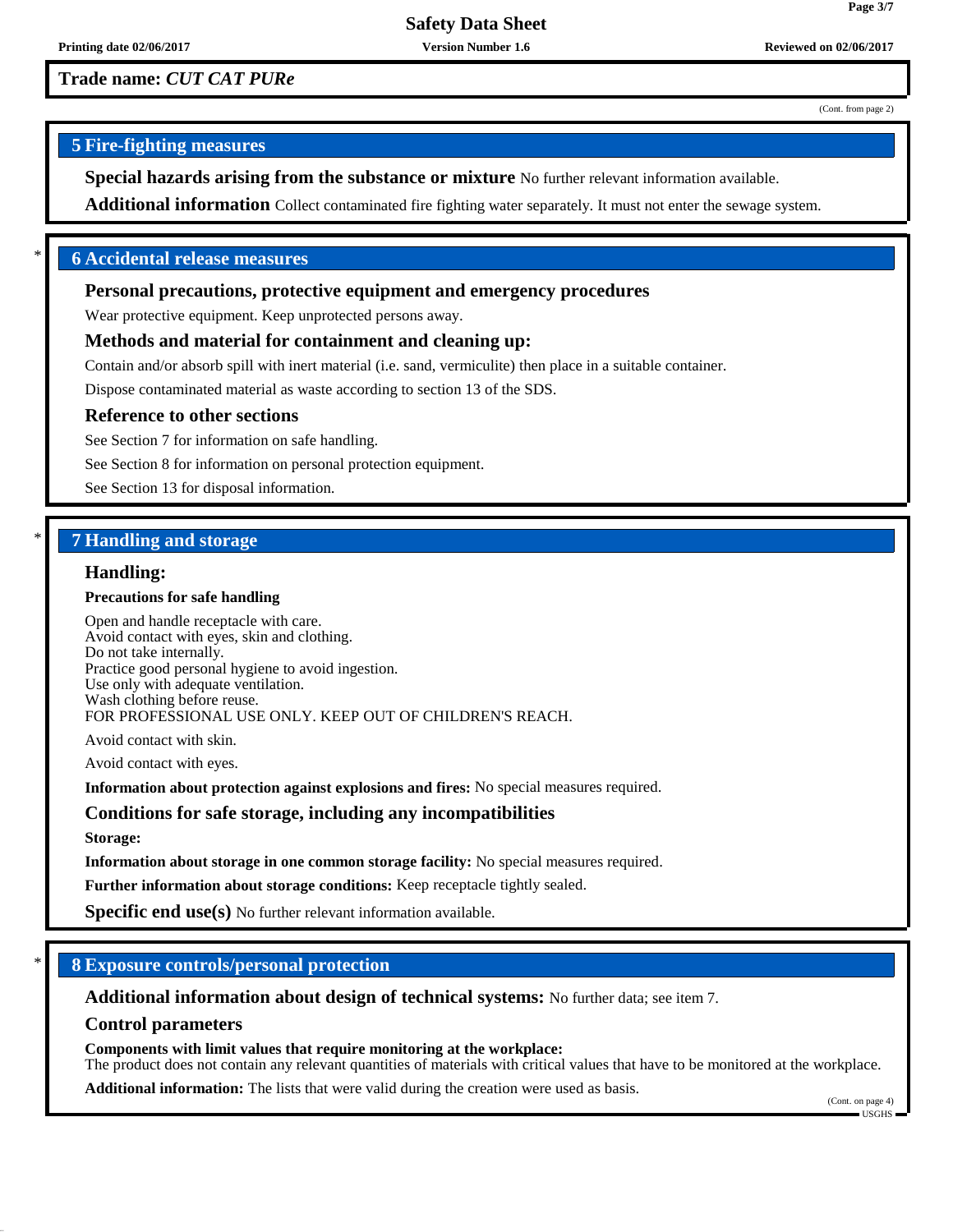## **Trade name:** *CUT CAT PURe*

(Cont. from page 3)

**Page 4/7**

## **Exposure controls**

**Personal protective equipment:**

**General protective and hygienic measures:** The usual precautionary measures for handling chemicals should be followed.

## **Breathing equipment:**

Control exposure to ingredients with workplace control parameters if mentioned above. If no ingredients are listed, respiratory protection is generally not required.

If exposure limits are listed and may be exceeded, use approved respiratory protective equipment and filter type appropriate for the listed ingredients. (NIOSH, CEN, etc.).

**Protection of hands:** Rubber or other impervious gloves should be worn to prevent skin contact.

#### **Eye protection:**



Safety glasses with side shield protection.



A face shield should also be worn if there is potential exposure to splash or spray.

#### **Body protection:**

Use personal protective equipment as required.

Take off contaminated clothing.

| <b>9 Physical and chemical properties</b>                                                                                       |                                                                                                  |  |
|---------------------------------------------------------------------------------------------------------------------------------|--------------------------------------------------------------------------------------------------|--|
| Information on basic physical and chemical properties                                                                           |                                                                                                  |  |
| <b>General Information</b>                                                                                                      |                                                                                                  |  |
| Appearance:                                                                                                                     |                                                                                                  |  |
| Form:                                                                                                                           | Liquid                                                                                           |  |
| Color:                                                                                                                          | Red                                                                                              |  |
| Odor:                                                                                                                           | Amine-like                                                                                       |  |
| <b>Odor threshold:</b>                                                                                                          | Not determined.                                                                                  |  |
| $pH-value (\sim):$                                                                                                              | Alkaline                                                                                         |  |
| <b>Change in condition</b><br><b>Melting point/Melting range:</b><br><b>Boiling point/Boiling range:</b><br><b>Flash point:</b> | Undetermined.<br>>180 °C (>356 °F)<br>>93 °C (>199 °F)                                           |  |
| <b>Flammability (solid, gaseous):</b>                                                                                           | Not applicable.                                                                                  |  |
| <b>Decomposition temperature:</b><br>Auto igniting:<br>Danger of explosion:                                                     | Not determined.<br>Product is not selfigniting.<br>Product does not present an explosion hazard. |  |
| <b>Explosion limits:</b><br>Lower:<br><b>Upper:</b><br><b>VOC Content (max):</b>                                                | Not determined.<br>Not determined.<br>Not determined.                                            |  |
| Vapor pressure:<br>Density: (~) at 20 °C (68 °F)<br><b>Relative density</b><br><b>Vapor density</b>                             | Not determined.<br>$0.9$ g/cm <sup>3</sup> (7.511 lbs/gal)<br>Not determined.<br>Not determined. |  |

(Cont. on page 5)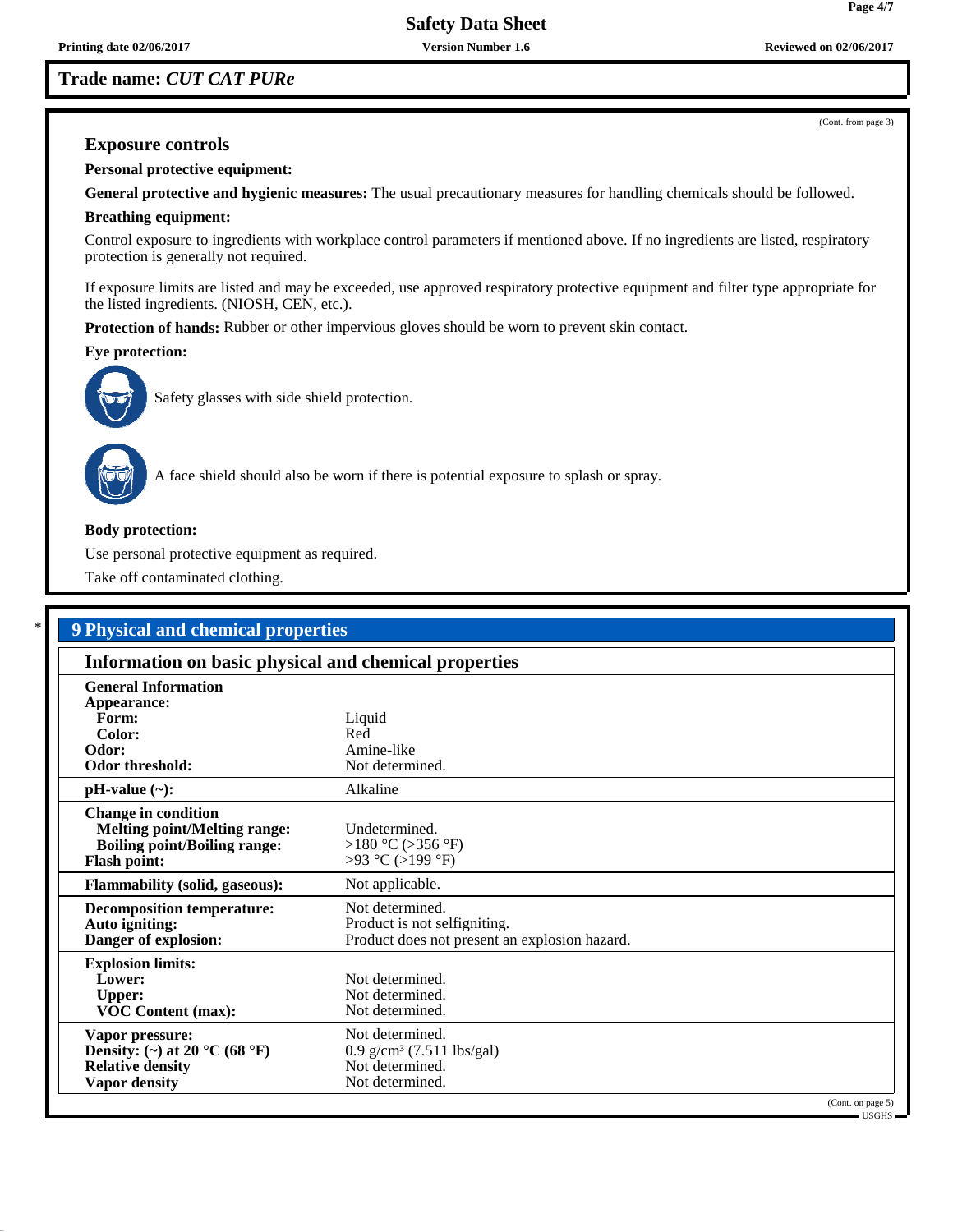**Page 5/7**

## **Trade name:** *CUT CAT PURe*

|                                                                 | (Cont. from page 4)                                   |  |
|-----------------------------------------------------------------|-------------------------------------------------------|--|
| <b>Evaporation rate</b>                                         | Not determined.                                       |  |
| Solubility in / Miscibility with<br>Water:                      | Not miscible or difficult to mix.                     |  |
| <b>Partition coefficient (n-octanol/water):</b> Not determined. |                                                       |  |
| Viscosity:<br>Dynamic:<br>Kinematic:<br>Molecular weight        | Not determined.<br>Not determined.<br>Not applicable. |  |
| <b>Other information</b>                                        | No further relevant information available.            |  |

## **10 Stability and reactivity**

**Reactivity** Stable under normal conditions.

**Chemical stability**

**Thermal decomposition:** No decomposition if used according to specifications.

**Possibility of hazardous reactions** No further relevant information available.

**Conditions to avoid** No further relevant information available.

**Incompatible materials:** No further relevant information available.

**Hazardous decomposition products:** Carbon monoxide and carbon dioxide

### \* **11 Toxicological information**

**Information on toxicological effects**

**Acute toxicity:**

**Primary irritant effect:**

**on the skin:** Causes skin irritation.

**on the eye:** Causes serious eye irritation.

**inhalation:** No irritating effect expected

**Additional toxicological information:**

**Carcinogenic categories**

**IARC (International Agency for Research on Cancer) Human Carcinogenicity: Group 1- Positive, Group 2A- Probable, Group 2B- Possible, Group 3- Not Classifiable**

None of the ingredients is listed.

**NTP (National Toxicology Program)**

**K–Known to be carcinogenic, R–May reasonably be anticipated to be carcinogenic**

None of the ingredients is listed.

**OSHA-Ca (Occupational Safety & Health Administration)**

None of the ingredients is listed.

## **12 Ecological information**

**Toxicity**

**Aquatic toxicity:** No further relevant information available.

**Persistence and degradability** No further relevant information available.

(Cont. on page 6)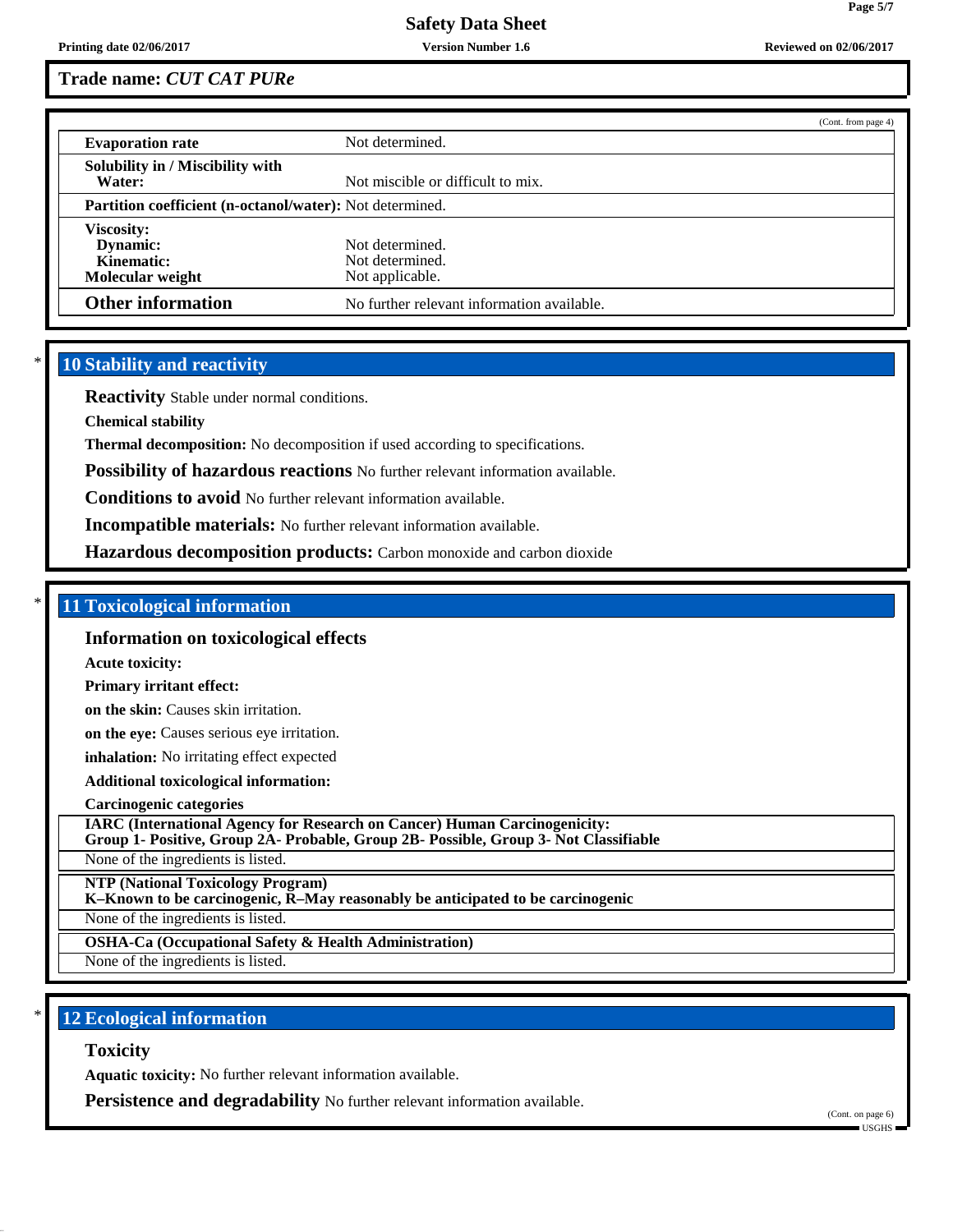**Printing date 02/06/2017 Version Number 1.6 Reviewed on 02/06/2017**

## **Trade name:** *CUT CAT PURe*

(Cont. from page 5)

## **Behavior in environmental systems:**

**Bioaccumulative potential** No further relevant information available.

**Mobility in soil** No further relevant information available.

## **Additional ecological information:**

**General notes:** Not known to be hazardous to water.

## **Results of PBT and vPvB assessment**

**PBT:** Not applicable. **vPvB:** Not applicable.

**Other adverse effects** No further relevant information available.

## **13 Disposal considerations**

**Disposal methods:** Comply with Federal, State and local regulations.

**Recommendation:**



Must not be disposed of together with household garbage. Do not allow product to reach sewage system.

## **Uncleaned packagings:**

**Recommendation:** Disposal must be made according to official regulations.

| <b>14 Transport information</b>                           |                                                                                                          |
|-----------------------------------------------------------|----------------------------------------------------------------------------------------------------------|
| <b>UN-Number</b><br>DOT, IMDG, IATA                       | Not applicable.                                                                                          |
| UN proper shipping name<br>DOT, IMDG, IATÂ                | Not applicable.                                                                                          |
| <b>Transport hazard class(es)</b>                         |                                                                                                          |
| DOT, IMDG, IATA<br><b>Class</b>                           | Not applicable.                                                                                          |
| <b>Packing group</b><br>DOT, IMDG, IATA                   | Not applicable.                                                                                          |
| <b>Environmental hazards:</b><br><b>Marine pollutant:</b> | N <sub>0</sub>                                                                                           |
| <b>Special precautions for user</b>                       | Not applicable.                                                                                          |
|                                                           | Transport/Additional information: Not classified as a dangerous good for transport by road, rail or air. |
| <b>DOT</b><br><b>Remarks:</b>                             | Not Regulated.                                                                                           |

## **15 Regulatory information**

**SARA (Superfund Amendments and Reauthorization Act)**

**Section 302/304 (extremely hazardous substances):**

None of the ingredients is listed.

(Cont. on page 7)